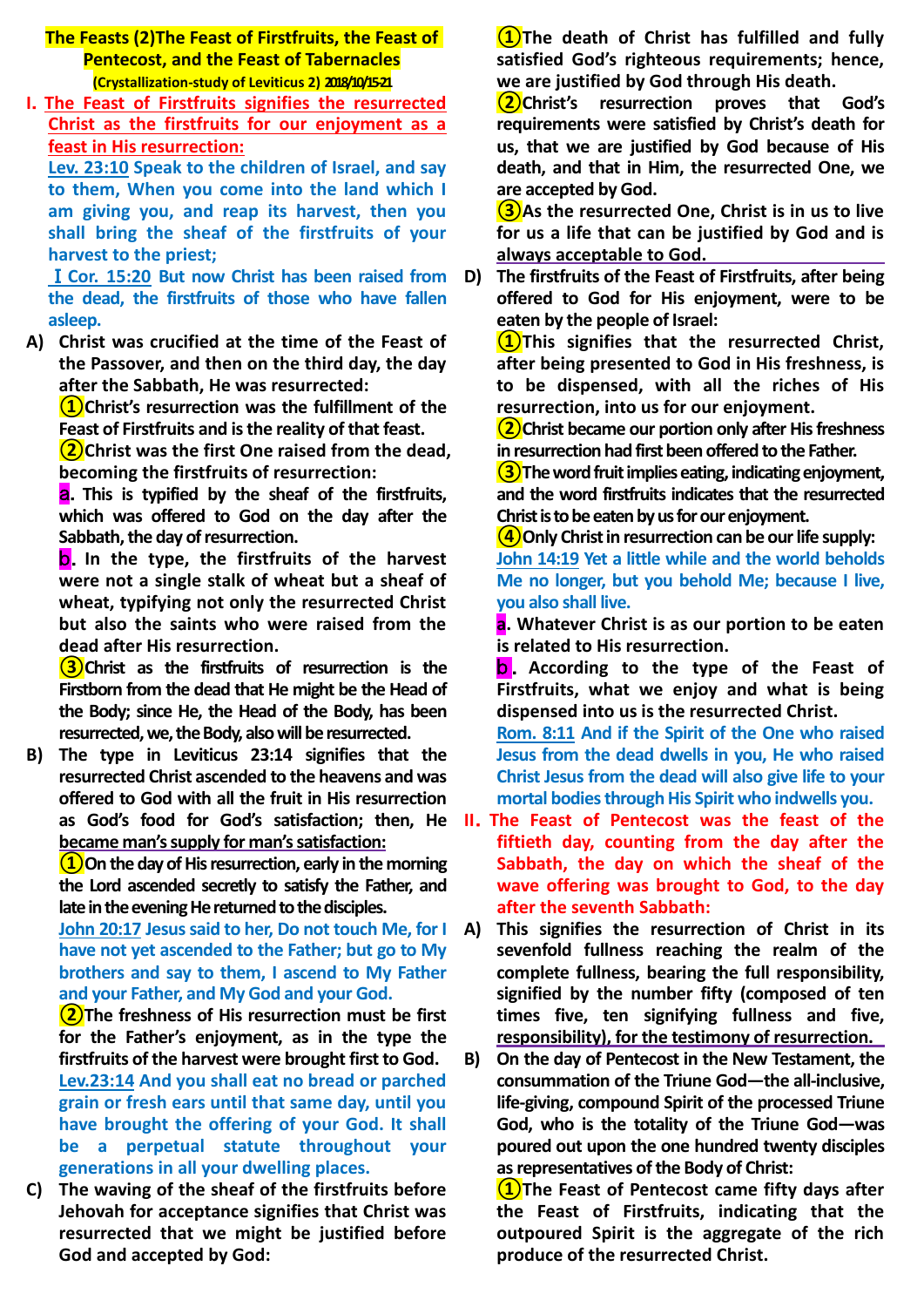**Gal. 3:14 In order that the blessing of Abraham might come to the Gentiles in Christ Jesus, that we might receive the promise of the Spirit through faith.**

**②As a result of such an outpouring of the economical Spirit of God, the Body of Christ came into existence as the increase, the enlargement, of the unlimited, individual Christ, making Him the universal, corporate Christ, the mingling of the processed and consummated Triune God with His chosen and redeemed people, which will ultimately consummate in the New Jerusalem.**

Ⅰ**Cor. 12:13 For also in one Spirit we were all baptized into one Body, whether Jews or Greeks, whether slaves or free, and were all given to drink one Spirit.**

- **C) The Feast of Pentecost signifies the New Testament believers' enjoyment of the outpoured Spirit as the aggregate of the rich produce of the resurrected Christ; the rich produce of Christ's resurrection includes the firstborn Son of God, the life-giving Spirit, the many sons of God, and the new creation of God.**
- **D) Although the producing of the church began with Christ's resurrection, the formation of the church did not take place until Pentecost:**

**①On the day of Pentecost, the Spirit, who is actually Christ Himself, was poured out upon the members of Christ, who were produced through His resurrection; in this way the church was formed.**

**Acts. 2:32 This Jesus God has raised up, of which we all are witnesses.33 Therefore having been exalted to the right hand of God and having received the promise of the Holy Spirit from the Father, He has poured out this which you both see and hear.**

**②The formation of the church was of two parts or two sections—the Jewish part and the Gentile part; these two parts of the church, which are represented by the saints in Jerusalem and those in the house of Cornelius, are typified by the meal offering of two loaves of bread baked with leaven offered to God at the Feast of Pentecost.**

- **III**.**The Feast of Tabernacles, the last feast, signifies Israel's full enjoyment of the restored old creation in the millennium; this feast will usher in the new heaven and new earth:**
- **A) This feast signifies the coming millennium as a dispensational, joyful blessing for God's redeemed people to enjoy with God for a full period of time in God's old creation.**
- **B) The seven days in Leviticus 23:34 signify that the Feast of Tabernacles is for a complete course of days, which will be a thousand years.**
- **C) According to this type, in the millennium every day an offering will be presented to God to signify that Christ is God's food in our experiences, which is offered to God for His satisfaction so that we and God may enjoy mutual rest.**

**D) Keeping the feast for seven days after gathering in the produce signifies that the millennium will come after the harvest of what God desires to obtain on earth:** 

**①In His eternal plan God has a purpose with man, and this purpose is to produce a people for His expression, which will consummate in the New Jerusalem.** 

**②For this reason God uses four dispensations to do His work of the new creation on man in the old creation—the dispensations of the fathers, the law, the church, and the millennial kingdom:** 

a.**In the fourth dispensation, the dispensation of the millennial kingdom, there will be a full harvest of what God has been doing in the first three dispensations; hence, the millennial kingdom will be a feast both to God and to His redeemed.**

b . **In the millennium God's redeemed people—including the church and the kingdom of Israel—will enjoy the feast.**

**E) In the millennium God's redeemed people—including the church and the kingdom of Israel—will enjoy the feast.**

**①We begin the enjoyment of Christ from the Feast of Unleavened Bread, we continue by enjoying the riches of the resurrected Christ in the Feast of Firstfruits, and eventually, we come to the ultimate enjoyment of Christ as the Feast of Tabernacles.**

**②After the full harvest of their crops, the Jewish people observed the Feast of Tabernacles to worship God and enjoy what they had reaped:**

**a**.**The Feast of Tabernacles was held at the time of the reaping of the harvest of the good land given by God.**

b.**For us today, the reality of this good land is the Spirit.**

# **Phil. 1:19 For I know that for me this will turn out to salvation through your petition and the bountiful supply of the Spirit of Jesus Christ,**

**③Since Christ is eventually realized as the all-inclusive life-giving Spirit, the Spirit as the realization of Christ in our experience is the good land as the source of God's bountiful supply for us to enjoy:** 

**a**.**The Feast of Tabernacles was a feast for God's people to enjoy and be satisfied before God.**

b.**As the last feast of all the feasts ordained by God for His people, the Feast of Tabernacles is for their enjoyment of the rich produce of the good land at its harvest time for their satisfaction.**

**c**.**Christ as the reality of the Feast of Tabernacles is such a feast for our experience and enjoyment today. Eph. 3:8 To me, less than the least of all saints, was this grace given to announce to the Gentiles the unsearchable riches of Christ as the gospel.**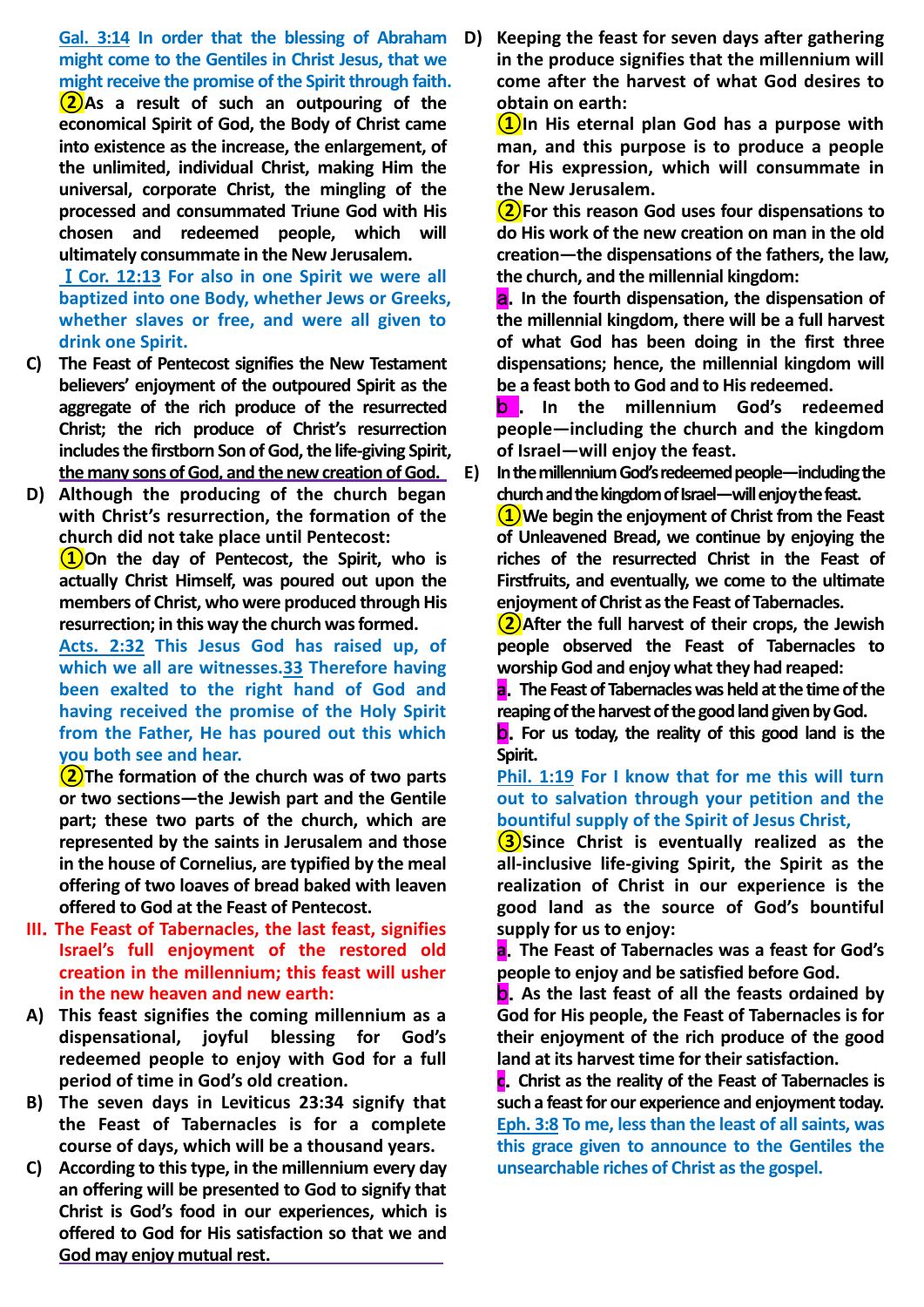**Experience**①:**Christ being delivered up to die on the cross because of our offenses is for us to live by the resurrection life that was justified and** 

# **accepted by God.**

**In Romans 4:25 we see that Christ is the factor of our justification: "Who was delivered for our offenses and was raised for our justification."**

**Christ was delivered up to die on the cross because of our offenses. This means that...Christ was delivered on the cross for us in order to satisfy God's righteous requirements. Since the death of Christ has fulfilled and fully satisfied God's righteous requirements, we are justified by God through His death.** 

**Romans 4:25 goes on to say that God raised Him from the dead for our justification. If God had not been satisfied with Christ's offering for us, how could God have raised Him from the dead? God's raising Christ is a strong proof that God was satisfied with Christ's dying for us and that we are justified by God because of Christ's death. Now God can accept us through Christ.** 

# For Junior & Senior High School Students

**Jesus was delivered up to die on the cross for your offenses. Man can receive this fact by believing. You can be justified by faith because of Christs' vicarious death. You can be justified by partaking of Christs' death on the cross by faith. It is not because of your good works. God can see through not only your outward acts but also your inward real situation like heavenly X-lay. So any sin can be hidden in front of God. In front of God, all flesh are sinners. But thank the Lord. When we receive the vicarious death of the Lord by faith, you can be justified before God. Hallelujah!** 

**Please have a clear understanding about the justification by faith. You can never be justified by your good deeds. Those who want to be justified by their deeds are those who rely on themselves. And no one can be justified by his own deed. You can be justified by faith and it is given freely.** 

**Rom. 3:22 Even the righteousness of God through the faith of Jesus Christ to all those who believe, for there is no distinction; 23 For all have sinned and fall short of the glory of God, 24 Being justified freely by His grace through the redemption which is in Christ Jesus;** 

**Here you may have a doubt; "Since man can not be justified by good deeds, can I do evil?" The answer to this question as follows; "Your being justified before God is by faith and it is the gift given to you freely. You could escape the perishment by being justified. Moreover, this justification by faith gave you the resurrection life of Christ. Now you need to live this life that was justified and accepted by God by Christ as life giving Spirit. By living this resurrection life, you do not do evil only but also you can express God and please God.**

**For example, you have been endeavoring in your study by your own effort and desire. But after you believed the Lord and was justified and received the life giving Spirit, please study by being motivated by the resurrection life of Christ. You** 

**can pray like this, Oh, Lord Jesus. I have studied for myself with rivalry so far. This was good in one sense. But after receiving Lord's life, I am required to study for the Lord's testimony by the resurrection life. When we do this, we can experience Christ as wisdom, endurance, memory in my study. Thank the Lord. May I study in the Lord, with the Lord and for the Lord. Amen.**

#### **Experience②: The church was produced and formed by being filled with the Holy Spirit inwardly and outwardly. To build up the church today, we need to be filled with the Holy Spirit.**

**Through Christ's resurrection we, the believers in Christ, have been produced to be the living members for the constitution of the Body of Christ. The members of the church have been produced by, with, and in Christ's resurrection.**

**Although the producing of the church began with Christ's resurrection, the formation of the church did not take place until Pentecost, fifty days after the Lord's resurrection. On the day of Pentecost, the Holy Spirit as the all-inclusive Spirit of the processed and dispensing Triune God was poured out for the formation of the church....In resurrection Christ has become the life-giving Spirit. On the day of Pentecost, the Spirit, who is actually Christ Himself, was poured out upon the members of Christ, who were produced through His resurrection. In this way the church was formed.**

**Now Christ has a Body, and this Body is His increase, His enlargement, His extension, even His expansion. Today we are a part of Christ's extension. Every local church is a small part of the universal extension of Christ, which came into being on the day of Pentecost.** 

**The first four festivals form a group that bears a great significance. This significance includes the death of Christ, the resurrection of Christ, the ascension of Christ, and the outpouring of the consummated Spirit of the processed Triune God to produce the Body of Christ as the enlargement, the increase, the extension, the expansion, of the unlimited, individual Christ into a universal, corporate Christ.**

### **For Working Young Saints**

**The producing of the church as the Body of Christ began with the day of Christ's resurrection. The formation of the church took place on the day of Pentecost. On the day of Christ's resurrection, the breath of life entered into the disciples, and they became children of God, brothers of Christ. This is the start of the producing of the church. Subsequently, on the day of Pentecost, the all-inclusive Spirit was poured out on the brothers of Christ, and the church was formed. Therefore, the producing and forming of the church was from the fact that the all-inclusive Spirit enters into man as life and pour on the believers as power.**

**As a business person your inside and outside should be filled with the Holy Spirit. The inward filling of the Holy Spirit is related to life and it enables you to live with wisdom and joy. The outward filling of the Holy Spirit is related to power and authority and it enables you to boldly speak the Word of God. You need to consecrate your business life to the Lord. If your business life is for the building up of the church, the Lord will surely bless your business life. And in the business life you will experience the filling of the Holy Spirit**